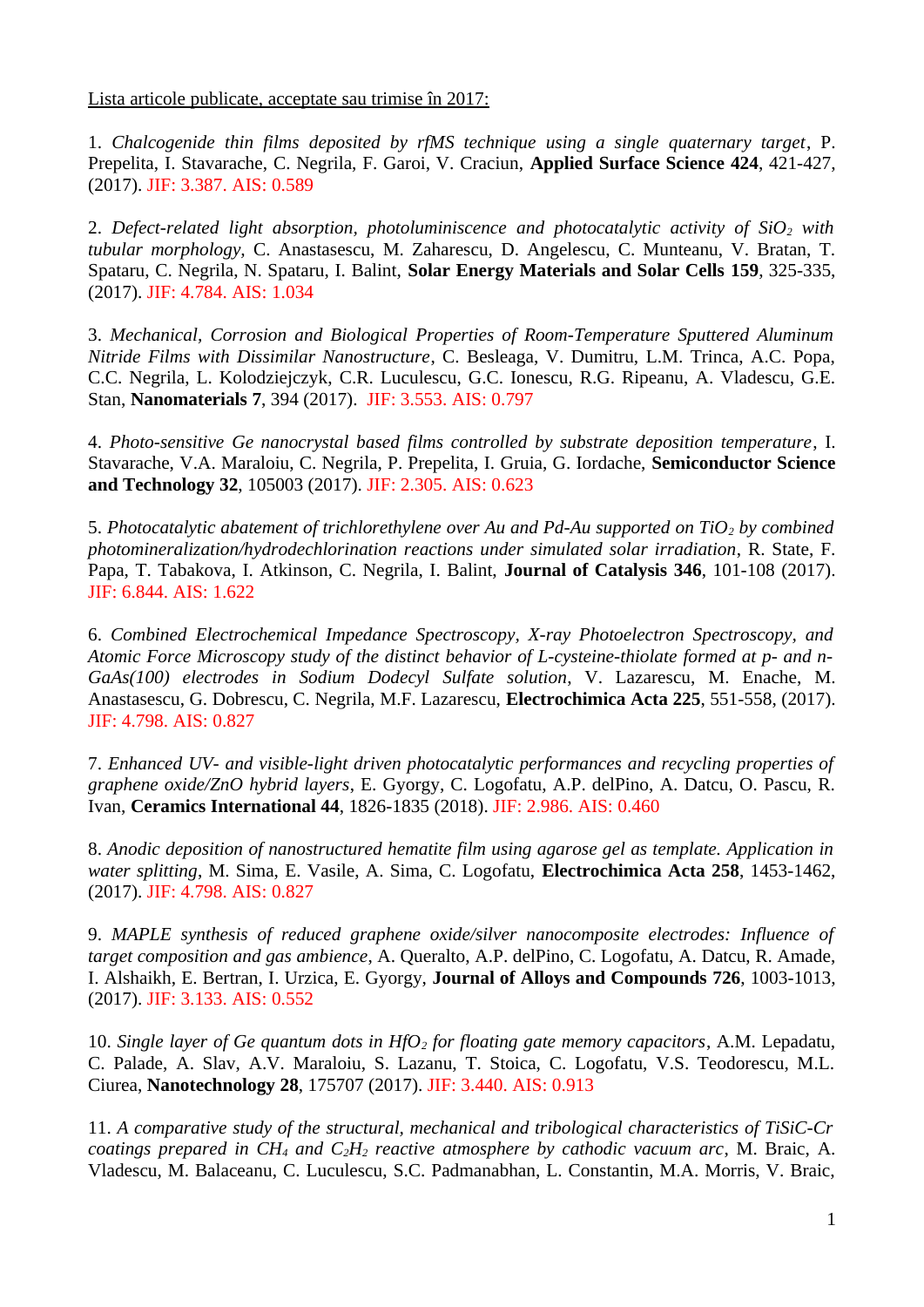C.E.A. Grigorescu, P. Ionescu, M.D. Dracea, C. Logofatu, **Applied Surface Science 400**, 318-328, (2017). JIF: 3.387. AIS: 0.589

12. *Structure-property relationships for Eu doped TiO2 thin films grown by a laser assisted technique from colloidal sols*, I. Camps, M. Borlaf, M.T. Colomer, R. Moreno, L. Duta, C. Nita, A.P. delPino, C. Logofatu, R. Serna, E. Gyorgy, **RSC Advances 7**, 37643-37653, (2017). JIF: 3.108. AIS: 0.590

13. *Synthesis of graphene-based photocatalysts for water splitting by laser-induced doping with ionic liquids*, A.P. del Pino, A. Gonzalez-Campo, S. Giraldo, J. Peral, E. Gyorgy, C. Logofatu, A.J. deMello, J. Puigmartí-Luis, **Carbon 130**, 48-58 (2018). JIF: 6.337. AIS: 1.369

14. *Properties of samarium doped hydroxyapatite thin films deposited by evaporation*, S.L. Iconaru, G.A. Stanciu, R. Hristu, R.V. Ghita, **Romanian Reports in Physics 69**, 508 (2017). JIF: 1.467. AIS: 0.242

15. *Lignin Fragmentation onto Multifunctional Fe3O4@Nb2O5@Co@Re Catalysts: The Role of the Composition and Deposition Route of Rhenium*, C. Opris, B. Cojocaru, N. Gheorghe, M. Tudorache, S.M. Coman, V.I. Parvulescu, B. Duraki, F. Krumeich, J.A. van Bokhoven, **ACS Catalysis 7**, 3257-3267 (2017). JIF: 10.614. AIS: 2.751

16. *Dimensionality-Driven Metal-Insulator Transition in Spin-Orbit-Coupled SrIrO3*, P. Schutz, D. Di Sante, L. Dudy, J. Gabel, M. Stubinger, M. Kamp, Y. Huang, M. Capone, M. A. Husanu, V. N. Strocov, S. Sangiovanni, M. Sing, R. Claessen, **Physical Review Letters 119**, 256404 (2017), JIF: 8.462. AIS: 3.266

17. *Spectroscopic perspective on the interplay between electronic and magnetic properties of magnetically doped topological insulators*, J.A. Krieger, C.Z. Chang, M.A. Husanu, D. Sostina, A. Ernst, M.M. Otrokov, T. Prokshca, T. Schmitt, A. Suter, M.G. Vergniory, E.V. Chulkov, J.S. Moodera, V.N. Strocov, Z. Salman, **Physical Review B 96**, 184402 (2017), JIF: 3.836. AIS: 1.227

18. *Discovery of Lorentz-violating type II Weyl fermions in LaAlGe*, S.Y. Xu, N. Alidoust, C.Q. Chang, H. Lu, B. Singh, I. Belopolski, D.S. Sanchez, X. Zhang, G. Bian, H. Zheng, M.A. Husanu, Y. Bian, S.M. Huang, C.H. Hsu, T.R. Chang, H.T. Jeng, A. Bansil, T. Neupert, V.N. Strocov, H. Lin, S.A. Jia, M.Z. Hasan, **Science Advances 3**, e1603266 (2017), JIF: 11.511. AIS: 5.413

19. *Optimized silicon reinforcement of carbon coatings by pulsed laser technique for superior functional biomedical surfaces fabrication*, I.N. Mihailescu, D. Bociaga, G. Popescu-Pelin, G.E. Stan, L. Duta, G. Socol, M.C. Chifiriuc, C. Bleotu, V. Lazar, M.A. Husanu, I. Zgura, F. Miculescu, I. Negut, C. Hapenciuc, **Biofabrication 9**, 025019 (2017), JIF: 5.24. AIS: 1.342

20. *Double band inversion in alpha-Sn: Appearance of topological surface states and the role of orbital composition*, V.A. Rogalev, T. Rauch, M.R. Scholz, F. Reis, L. Dudy, A. Fleszar, M. A. Husanu, V.N. Strocov, J. Henk, I. Mertig, J. Schafer, R. Claessen, **Physical Review B 95**, 161117 (2017). JIF: 3.836. AIS: 1.227

21. *Electronic band structure of the buried SiO2/SiC interface investigated by soft x-ray ARPES*, J. Woerle, F. Bisti, M.A. Husanu, V.N. Strocov, C.W. Schneider, H. Sigg, J. Gobrecht, U. Grossner, M. Camarda, **Applied Physics Letters 110**, 132101 (2017). JIF: 3.411. AIS: 0.969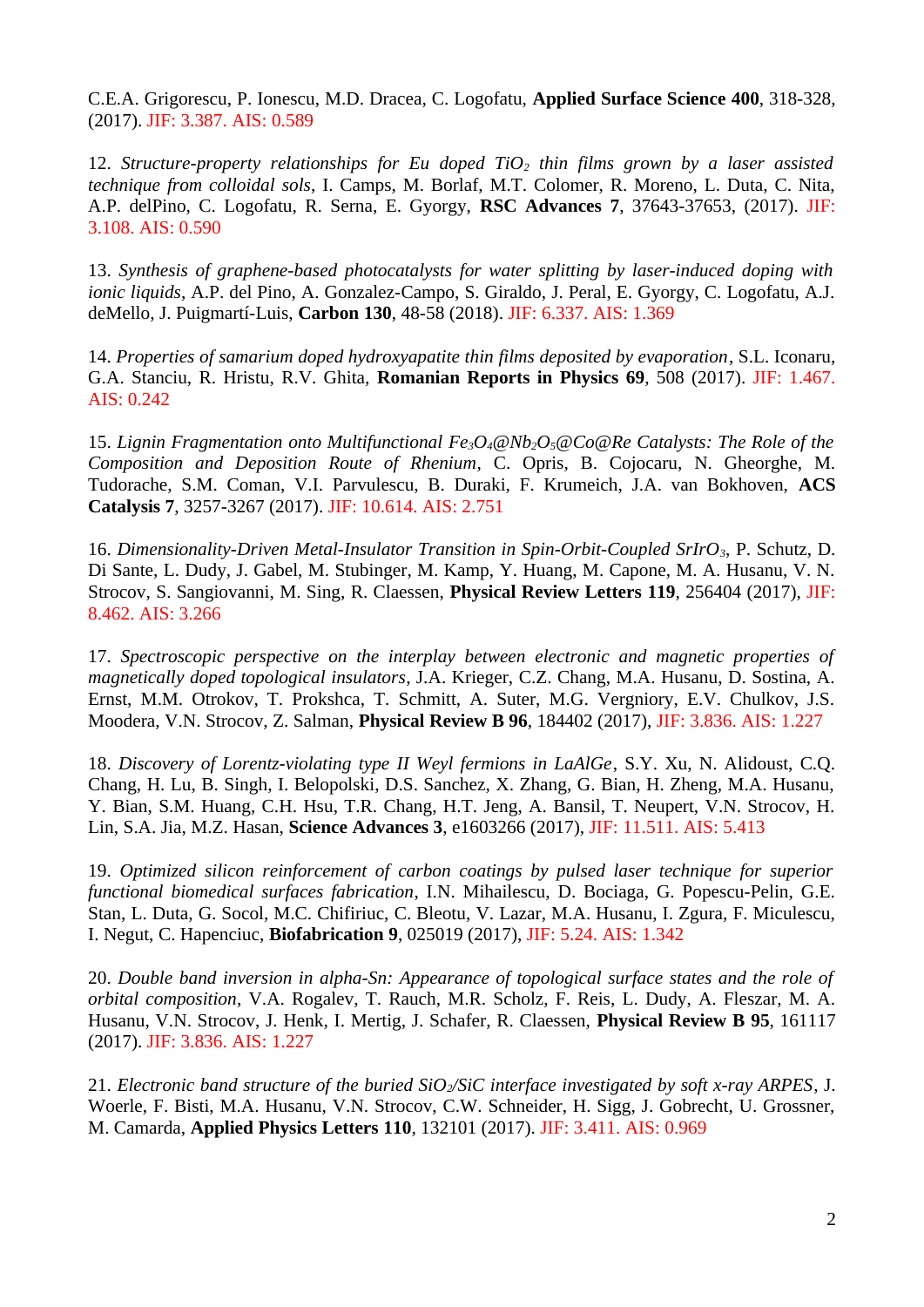22. *Bioglass implant-coating interactions in synthetic physiological fluids with varying degrees of biomimicity*, A.C. Popa, G. Stan, M.A. Husanu, I. Mercioniu, L.F. Santos, H.R. Fernandes, J.M. Ferreira, **International Journal of Nanomedicine 12**, 683-707 (2017). JIF: 4.3. AIS: 0.938

23. *Self-assembled (Ni/Cu, Ti)-YSZ with potential applications for IT-SOFCs: Catalytic and electrochemical assessment*, S. Somacescu, L. Navarrete, M. Florea, J.M. Calderon-Moreno,. J.M. Serra, **Journal of Alloys and Compounds 690**, 873-883 (2017). JIF: 3.133. AIS: 0.552

24. *Potential application of Ni and Co stabilized zirconia as oxygen reduction reaction catalyst,* F. Neațu, M.M. Trandafir, M. Marcu, L. Preda , J.M. Calderon-Moreno, Ș. Neațu, S. Somacescu, M. Florea, **Catalysis Communications 93**, 37–42 (2017). JIF: 3.330. AIS: 0.614

25. *Sensors based on mesoporous SnO2-CuWO4 with high selective sensitivity to H2S at low operating temperature* A. Stanoiu, C.E. Simion, J.M. Calderon-Moreno, P. Osiceanu, M. Florea, V.S. Teodorescu, S. Somacescu, **Journal of Hazardous Materials 331**, 150–160 (2017), JIF: 6.065. AIS: 1.173

26. *Down-/Up-Conversion Emission Enhancement by Li Addition: Improved Crystallization or Local Structure Distortion?* D. Avram, B. Cojocaru, I. Tiseanu, M. Florea, C. Tiseanu, **Journal of Physical Chemistry C 121**, 14274-14284 (2017). JIF: 4.536. AIS: 1.151

27. *Up-conversion luminescence of Er(Yb)-CeO2: Status and new results*, I. Porosnicu, D. Avram, B. Cojocaru, M. Florea, C. Tiseanu, **Journal of Alloys and Compounds 711**, 627–636 (2017). JIF: 3.133. AIS: 0.552

28. *Functional layered double hydroxides and their catalytic activity for 1,4-addition of n-octanol to 2-propenonitrile* R. Zavoianu, O. D. Pavel, A. Cruceanu, M. Florea, R. Birjega, **Applied Clay Science 146**, 411-422 (2017). JIF: 3.101. AIS: 0.560

29. *Interaction of New-Developed TiO2-based Photocatalytic Nanoparticles with Pathogenic Microorganisms and Human Dermal and Pulmonary Fibroblasts*, I.C. Nica, M.S. Stan, M. Popa, M.C. Chifiriuc, V. Lazar, G.G. Pircalabioru, I. Dumitrescu, M. Fleancu, M. Feder, L.C. Tanase, I. Mercioniu, L. Diamandescu, A. Dinischiotu, **International Journal of Molecular Sciences 18**, 249 (2017). JIF: 3.226. AIS: 0.806

30. *Significant change of local atomic configurations at surface of reduced activation Eurofer steels induced by hydrogenation treatments*, S. G. Greculeasa, P. Palade, G. Schinteie, A. Kuncser, A. Stanciu, G. A. Lungu, C. Porosnicu, C. P. Lungu, V. Kuncser, **Applied Surface Science 402**, 114-119 (2017). JIF: 3.387. AIS: 0.589

31. *Spectroscopic Fingerprints of Carbon Monomers and Dimers on Ir(111): Experiment and Theory*, F. Presel, C. A. Tache, H. Tetlow, D. Curcio, P. Lacovig, L. Kantorovich, S. Lizzit, A. Baraldi, **Journal of Physical Chemistry C 121**, 11335-11345 (2017). JIF: 4.536. AIS: 1.151

32. *N-doped graphene as metal-free catalyst for glucose oxidation to succinic acid*, C. Rizescu, I. Podolean, J. Alberto, V.I. Parvulescu, S.M. Coman, C. Bucur, M. Puchec, H. Garcia, **Green Chemistry 19**, 1999-2005 (2017). JIF: 9.125. AIS: 1.697

33. *Electric-Field-Driven Direct Desulfurization*, B. Borca, T. Michnowicz, R. Pétuya, M. Pristl, V. Schendel, I. Pentegov, U. Kraft, H. Klauk, P. Wahl, R. Gutzler, A. Arnau, U. Schlickum, K. Kern, **ACS Nano 11**, 4703-4709 (2017). JIF: 13.942. AIS: 3.995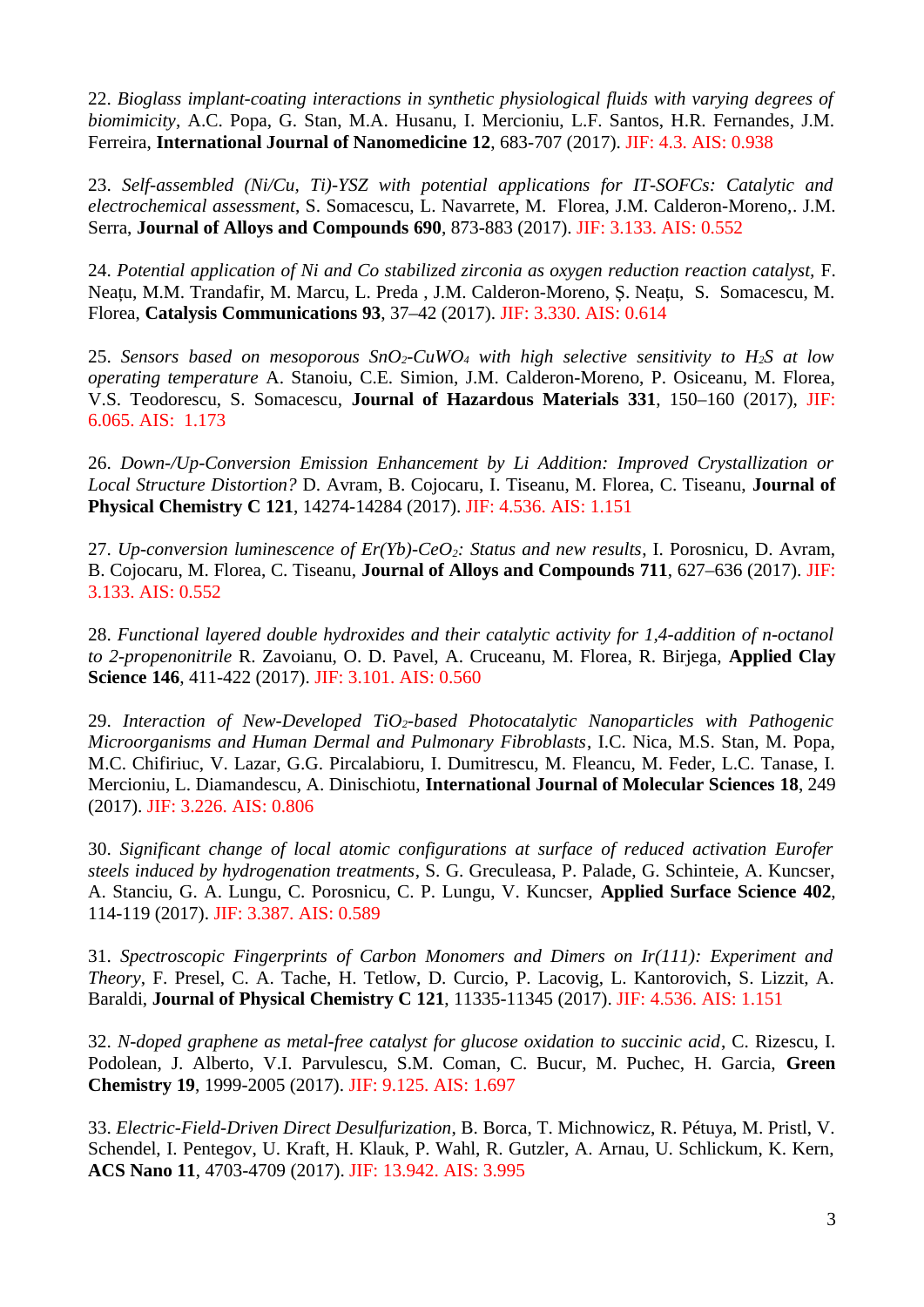34. *Strong paramagnon scattering in single atom Pd contacts*, V. Schendel, C. Barreteau, M. Brandbyge, B. Borca, I. Pentegov, U. Schlickum, M. Ternes, P. Wahl, K. Kern, **Physical Review B 96**, 035155 (2017). JIF: 3.836. AIS: 1.227

35. *Long range magnetic interaction in MnxGe1-x: structural, spectro-microscopic and magnetic investigations*, L.C. Tănase, G.A. Lungu, L.E. Abramiuc, I.C. Bucur, N.G. Apostol, R.M. Costescu, C.A. Tache, D. Macovei, A. Barinov, C.M. Teodorescu, **Journal of Materials Science 52,** 3309- 3320 (2017). JIF: 2.599. AIS: 0.561

36. *Oriented Au nanoplatelets on graphene promote Suzuki-Miyaura coupling with higher efficiency and different reactivity pattern than supported palladium*, N. Candu, A. Dhakshinamoorthy, N. Apostol, C. Teodorescu, A. Corma, H. Garcia, V.I. Parvulescu, **Journal of Catalysis 352**, 59-66 (2017). JIF: 6.844. AIS: 1.622

37. *High hexitols selectivity in cellulose hydrolytic hydrogenation over platinum (Pt) vs. ruthenium (Ru) catalysts supported on micro/mesoporous carbon*, P. Lazaridis, S.A. Karakoulia, C. Teodorescu, N. Apostol, D. Macovei, A. Panteli, A. Delimitis, S.M. Coman, V.I. Parvulescu, K.S. Triantafyllidis, **Applied Catalysis B: Environmental 214**, 1-14 (2017). JIF: 9.446. AIS: 1.589

38. *Polarization landscape effects in soft X-ray-induced surface chemical decomposition of lead zirco-titanate, evidenced by photoelectron spectromicroscopy*, L.E. Abramiuc, L.C. Tănase, A. Barinov, N.G. Apostol, C. Chirilă, L. Trupină, L. Pintilie, C.M. Teodorescu, **Nanoscale 9**, 11055- 11067 (2017). JIF: 7.367. AIS: 1.721

39. *Structural and magnetic properties of Ni nanofilms on Ge(001) by molecular beam epitaxy*, A.E. Bocirnea, R.M. Costescu, I. Pasuk, G.A. Lungu, C.M. Teodorescu, **Applied Surface Science 424**, 337-344 (2017). JIF: 3.387. AIS: 0.589

40. *Band bending and magnetism at Ni/Ge(001) interface investigated by X-ray photoelectron spectroscopy*, A.E. Bocîrnea, L.C. Tănase, R.M. Costescu, N.G. Apostol, C.M. Teodorescu, **Applied Surface Science 424**, 269-274 (2017). JIF: 3.387. AIS: 0.589

41. *Aging phenomena and wettability control of plasma deposited carbon nanowall layers*, S. Vizireanu, M.D. Ionita, R.E. Ionita, S.D. Stoica, C.M. Teodorescu, M.A. Husanu, N.G. Apostol, M. Baibarac, D. Panaitescu, G. Dinescu, **Plasma Processes and Polymers 14**, 1700023 (2017). JIF: 2.846. AIS: 0.614

42. *Sustainable metal-free carbogels as oxygen reduction electrocatalysts*, K. Preuss, L.C. Tănase, C.M. Teodorescu, I. Abrahams, M.-M. Titirici, **Journal of Materials Chemistry A 5**, 16336-16343 (2017). JIF: 8.867. AIS: 1.781

43. *Oxygenophilic ionic liquids promote the oxygen reduction reaction in Pt-free carbon electrocatalysts*, M. Qiao, C. Tang, L.C. Tanase, C.M. Teodorescu, C.-M. Chen, Q. Zhang, M.-M. Titirici, **Materials Horizons 4**, 895-899 (2017). JIF: 10.706. AIS: 3.043.

44. *Low energy electron diffraction from ferroelectric surfaces. Dead layers and surface dipoles in ultraclean Pb(Zr,Ti)O3(001)*, C.M. Teodorescu, L. Pintilie, N.G. Apostol, R.M. Costescu, G.A. Lungu, L. Hrib, L. Trupină, L.C. Tănase, I.C. Bucur, A.E. Bocîrnea, **Physical Review B 96**, 115438(1-15) (2017). JIF: 3.836. AIS: 1.227